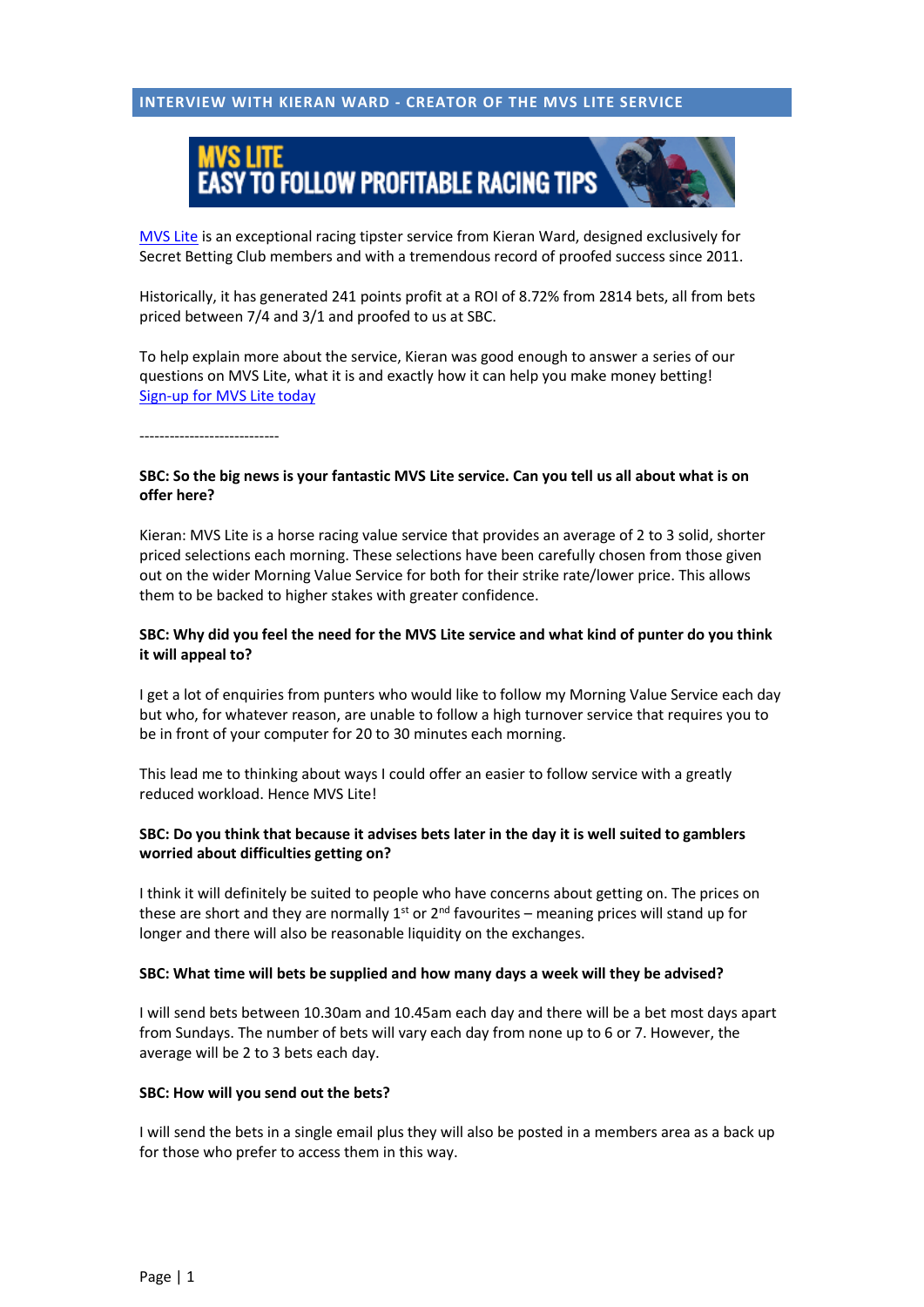## **SBC: The MVS Lite service effectively provides shorter-priced bets taken from your existing high-volume Morning Value Service. How exactly do you identify these shorter priced bets every day?**

I identify these selections in exactly the same way as I do all the MVS bets. I'd prefer not to go into a great amount of detail here as I've refined my selection process to such a degree that it is almost entirely systematized. In broad strokes, my preparation involves applying stats to every race in an effort to identify runners that I think are unlikely to win.

This enables me to reframe the prices and identify those that I think are at a value price.

I then analyse the betting markets in the hour before I release the bets to identify where the betting markets are developing in a way that supports my opinion*.* 

# **SBC: How then did you build the back-tested record for the MVS lite service? Obviously these were all originally advised in the MVS main service, but what rules did you apply to build up the results spreadsheet for the 'Lite' bets?**

The rules remain exactly the same as for all the MVS selections with the addition of some price filters to increase strike rate and reduce the number of bets. Those price filters are all bets priced from 2.75 to 4.0 (7/4 to 3/1). Those prices represent a sweet spot balancing number of bets with a high strike rate and an ROI that reflects that produced overall by MVS.

## **SBC: Based on your record so far, you have generated a 8.72% ROI from 2814 bets, is this what members can expect long-term?**

I think it's reasonable to assume that long term these selections will perform at that level. There will of course be substantial variance in the short term as with all these things!

# **SBC: How about bank growth? That is more important than ROI for many punters. What kind of figures are you looking at?**

We are advising that members use a 90-point bank so averaged out over the 5 years covered by the data, we would be looking at Annual ROC of between 50 to 60%. That's before you consider the Evening tips and doubles profits…

## **SBC: I'm glad you mention those 2 final points. First off…You have recently expanded and are now offering tips for Evening racing – your EVS Lite selections. Can you tell me more about that?**

It seems like a logical next step to include them in the service. I've been offering an evening update to my MVS Members since Nov 2011 and I've seen the same levels of profit in the price range 2.75 to 4.0 as with the morning bets

## **SBC: What kind of performance does the EVS tips provide and how does this service work?**

It works in exactly the same way as the MVS Lite selections except that they are sent out in an update email 45 minutes before the first race of the evening meeting. Historically profit levels for these selections has been excellent with + 174.06 points profit since Nov 2011. That's come from 1443 bets at an ROI of 12.06%

# **SBC: You have also released some details on the profits on offer if backing all of your tips as Double bets - can you explain what you have uncovered?**